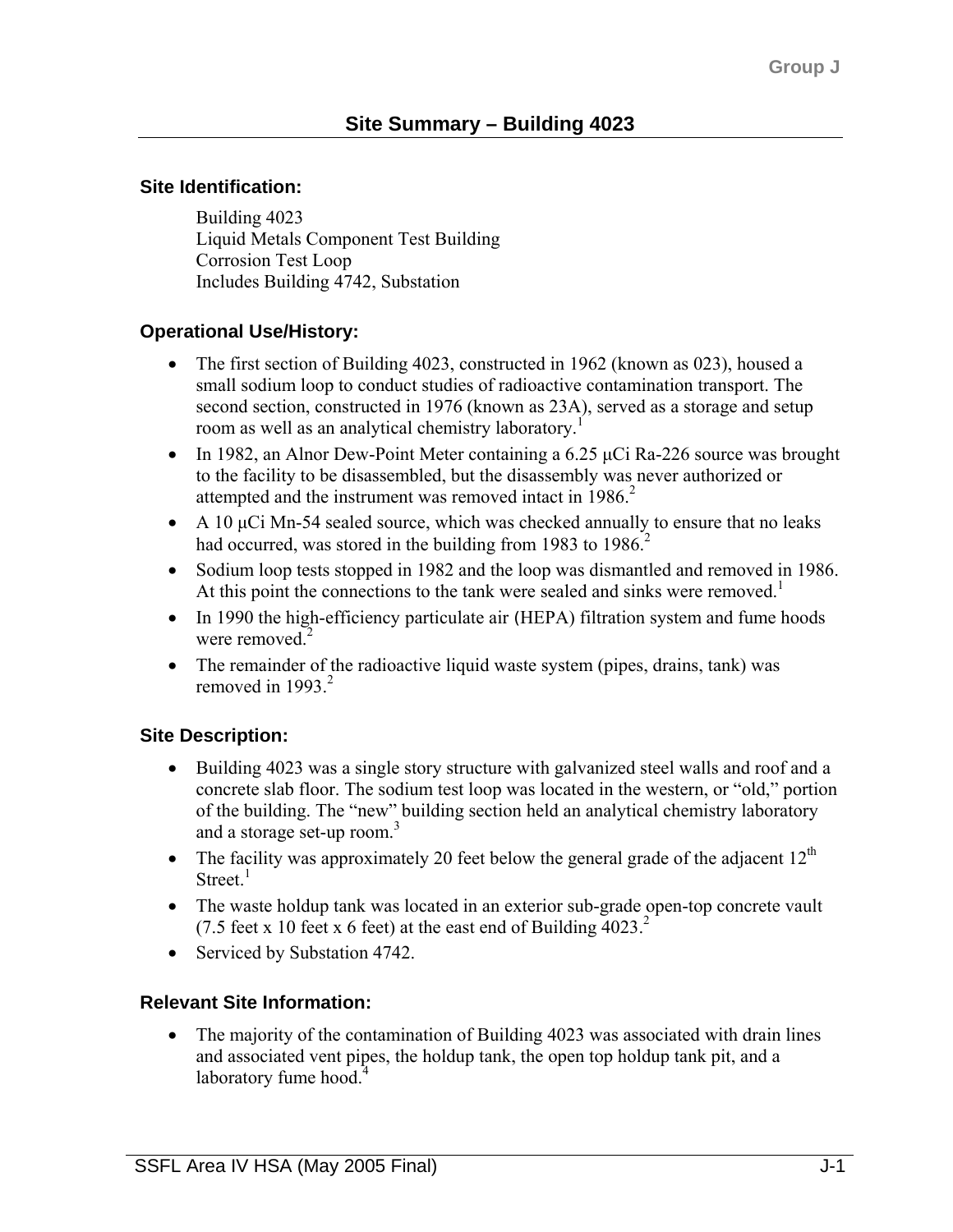- The contaminants of concern associated with the activities at Building 4023 include: Co-60, Mn-54, Ni-63, Fe-55, Ta-182 and tritium. Limited amounts of Cs-137 and Sr-90 were also found.<sup>5</sup>
- Use Authorization 105 was issued in 1976. It allowed the use of a small section of activated stainless steel Experimental Boilers Reactor fuel cladding in a small sodium test loop to gather data on transport characteristics of radiological contamination in sodium  $\log_2 1$
- There have been two incidents associated with Building 4023 that could have resulted in a release to the environment: $<sup>2</sup>$ </sup>
	- o On December 18, 1980, water reacted with non-neutralized sodium and surged out of the loop. The water leak resulted in contamination of the ceiling, walls and floor with maximum contamination levels of  $1,000$  dpm/ $100$  cm<sup>2</sup> of Mn-54 (A0084).
	- o On April 28, 1981, there was a minor sodium leak and fire, with Cs-137, Mn-54 and Co-60 as the principal radioactive isotopes contained in the loop at the time. The fire was extinguished with calcium carbonate. Smears of the loop and the floor showed no radioactive contamination (A0257).
- All drain lines in Building 4023 were connected to the waste holdup tank system. The lines were both above and below ground.<sup>2</sup>

## **Radiological Surveys:**

- In 1993, Rockwell/Rocketdyne conducted a final radiological survey to ensure compliance with acceptable contamination limits for activation products and mixed fission products and for ambient exposure rate.<sup>6</sup>
	- o The scope of the survey included only the interior rooms of the building.
	- o Contamination limit criteria are as follows:
		- For alpha and beta contamination:
			- Average contamination of  $\leq 5,000$  dpm/100 cm<sup>2</sup>.
			- Maximum of contamination  $\leq 15,000$  dpm/100 cm<sup>2</sup>.
			- Removable contamination of  $\leq 1,000$  dpm/100 cm<sup>2</sup>.
		- For gamma contamination:
			- $\leq$  5  $\mu$ R/hr above background at 1 meter interior and exterior.
	- o Initial surface scans indicated an area within Building 4023 with elevated levels of Cs-137 requiring additional decontamination.
		- These locations were decontaminated and post-remedial action scans found surface activity to be below release limits.
	- o Observed detection limit ranges are as follows:
		- Removable alpha:  $2 \text{ dpm}/100 \text{ cm}^2$  to 9 dpm/100 cm<sup>2</sup>.
		- Total beta:  $252 \text{ dpm}/100 \text{ cm}^2$  to 373 dpm/100 cm<sup>2</sup>.
		- Removable beta: 6 dpm/100 cm<sup>2</sup> to 23 dpm/cm<sup>2</sup>.
		- Net ambient gamma exposure rate: 0.49  $\mu$ R/hr to 0.66  $\mu$ R/hr.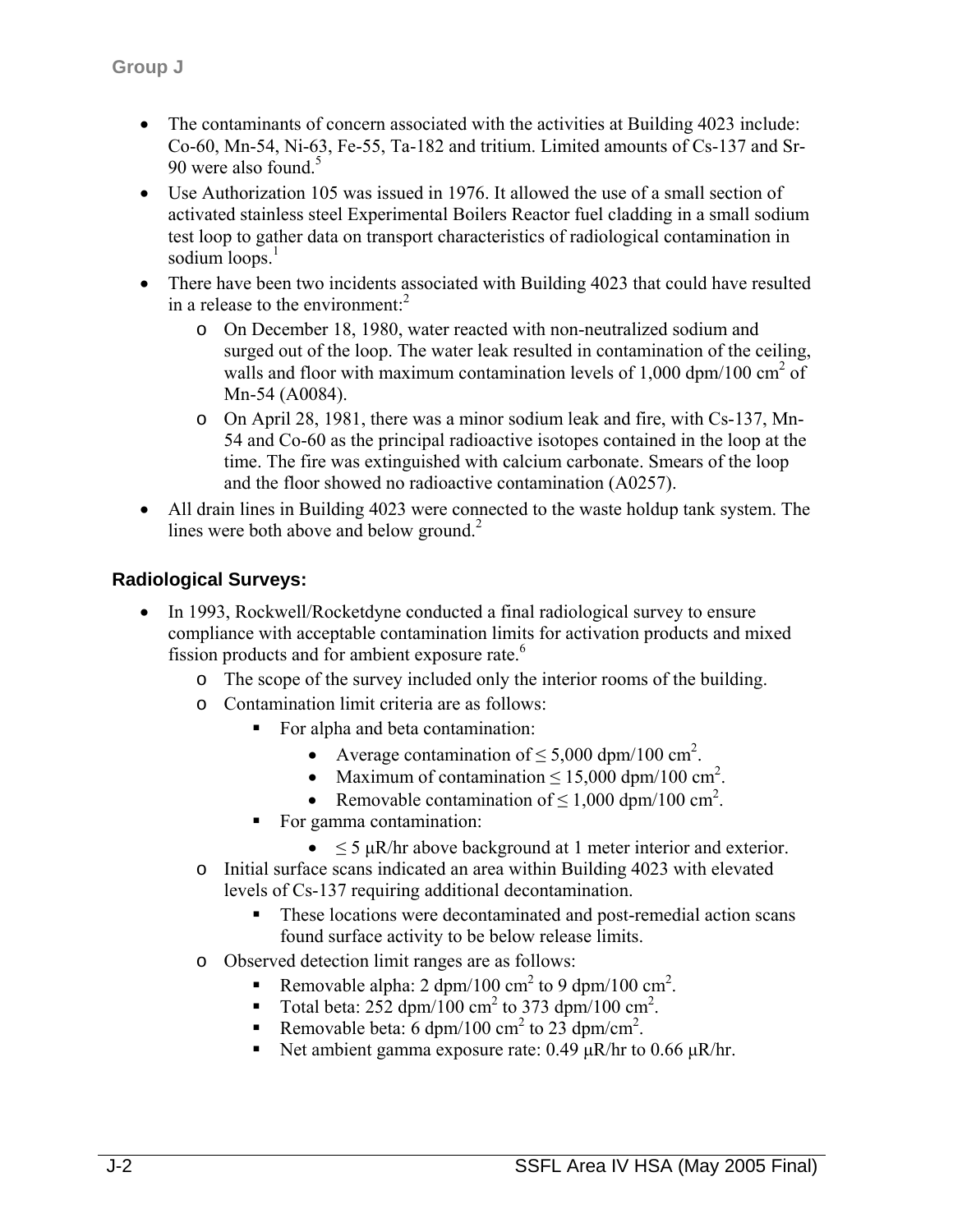- In 1994, ORISE conducted a verification survey using surface scans to confirm that remedial actions have been effective in meeting established guidelines. No soil samples were taken, because the entire area around Building  $4023$  was paved.<sup>3</sup>
	- o Scans inside the Building 4023 Control Room identified elevated direct radiation in two areas that required additional investigation.
		- Rocketdyne personnel decontaminated the two areas and Environmental Survey and Site Assessment Program (ESSAP) personnel performed additional scans after the decontamination. Scans showed the beta surface activity was comparable to background levels.
	- o Final survey results for total surface activity levels inside Building 4023 were less than 66 to 400 dpm/100 cm<sup>2</sup> for alpha and less that 1,400 to 6,700  $dpm/100$  cm<sup>2</sup> for beta.
	- o Final survey results for activity levels on exterior surfaces, including the holdup waste tank vault, were less than 66 dpm/100 cm<sup>2</sup> to 120 dpm/100 cm<sup>2</sup> for alpha and less than  $1,500$  dpm/100 cm<sup>2</sup> to  $1,600$  dpm/cm<sup>2</sup> for beta.
- On August 28, 1997, the Radiological Health Branch (RHB) and the California Department of Health Services (DHS) conducted a confirmatory survey of Building 4023. A complete qualitative gamma scan of the facility and surrounding area was performed. Selected measurements of total and removable beta surface activity and local gamma exposure rates were also conducted.<sup>7</sup>
	- o The survey results and laboratory analysis results confirmed the results of the final radiological survey in 1993 and the Oak Ridge Institute for Science and Education (ORISE) verification survey in 1994.<sup>8</sup>

# **Status:**

- DOE formally released Building 4023 on April 21, 1997.<sup>9</sup>
- DHS concurred with release of Building 4023 on February 19, 1998.<sup>8</sup>
- Building 4023 was demolished in October 1999.

# **References:**

- 1- DOE Document, Docket No. DOE/CD-ETEC-023, "Certification Docket for the Release of Building 023 at ETEC," February 1997.
- 2- Rocketdyne Report, 023-AR-0002 Rev. A., "Building 023 D&D Operations Final Report," March 7, 1996.
- 3- ORISE Report, 94/K-14, "Verification Survey of Buildings 005, 023, and 064, Santa Susana Field Laboratory, Rockwell International, Ventura County, California," October 1994.
- 4- Rocketdyne, Internal Letter, "Assessment Plan for Building 023 D&D, from P. Waite to R. Meyer", January 12, 1993.
- 5- Rocketdyne, Internal Letter, "Potential Contaminants at T023," from R. J. Tuttle to P. Rutherford, January 20, 1993.
- 6- Rocketdyne Report, 023-ZR-0001, "Final Radiological Survey Report of Building 023," March 1, 1994.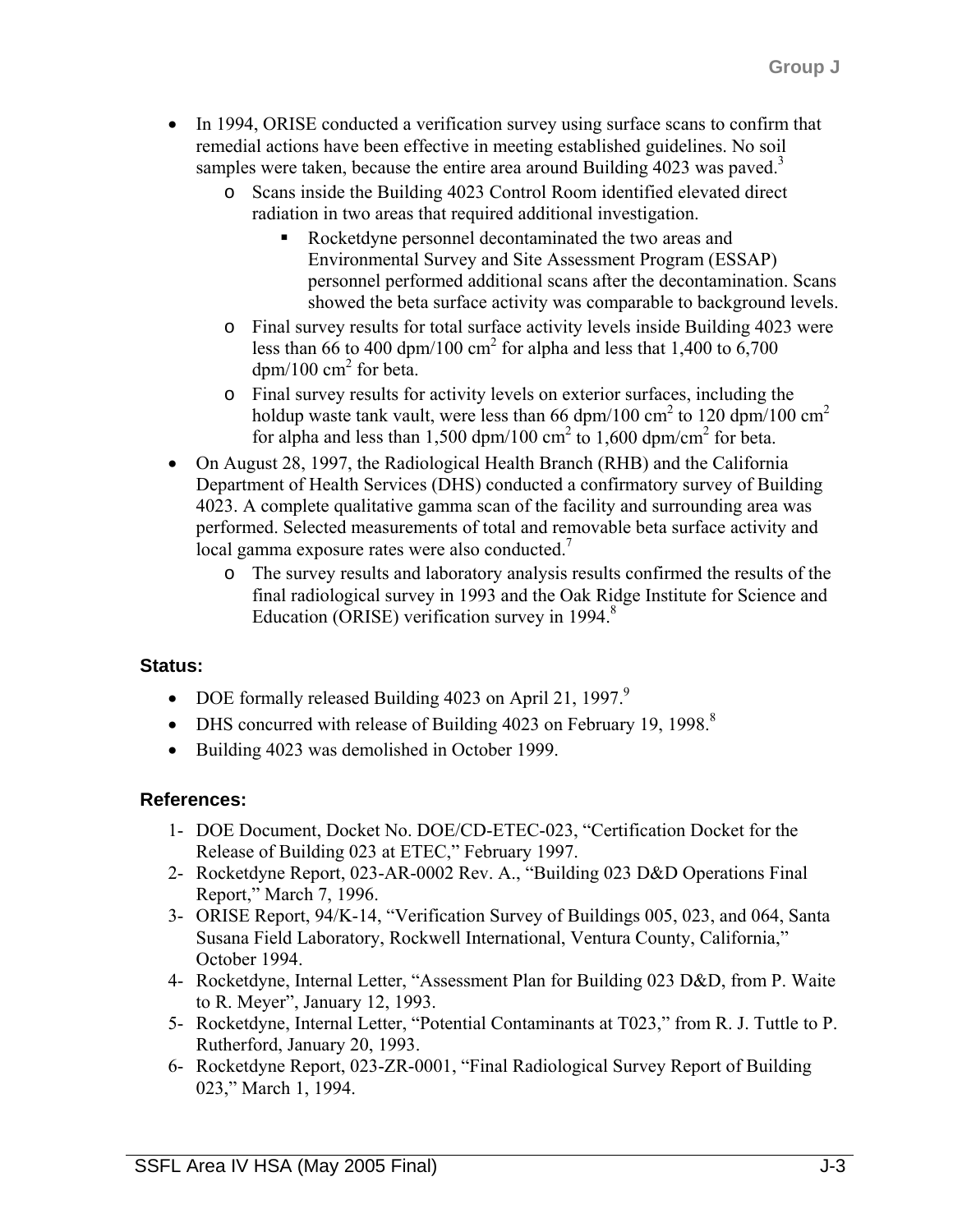- 7- Rocketdyne, E-mail, "State DHS/RHB Inspection of T023," from R. Tuttle to P. Rutherford, et al, August 29, 1997.
- 8- DHS/RHB, Letter, "Boeing's Request for Concurrence in Release for Use Without Radiological Restriction, Rocketdyne Santa Susana Field Laboratory Building T023," from Gerard Wong (DHS/RHB) to Phil Rutherford, February 19, 1998.
- 9- DOE/OAK, Letter, "Release of Facilities for Unrestricted Non-Radiological Use," from Roger Liddle (DOE/OAK) to Mark Gabler, April 21, 1997.
- 10- Historical Site Photographs from Boeing Database.
- 11- SSFL Area IV, ETEC Industrial Planning Maps, 1962-1992.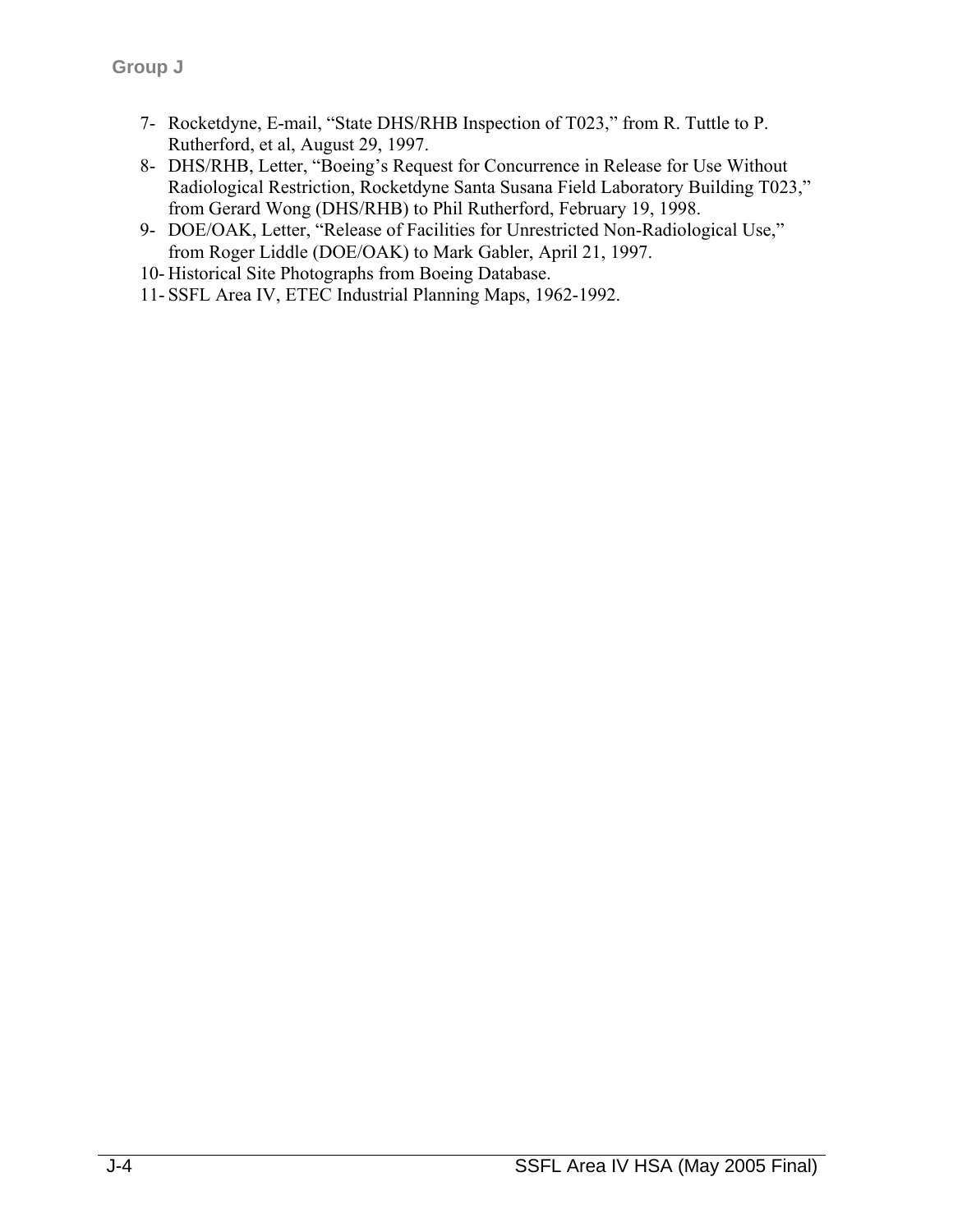**Photograph – Building 4023**